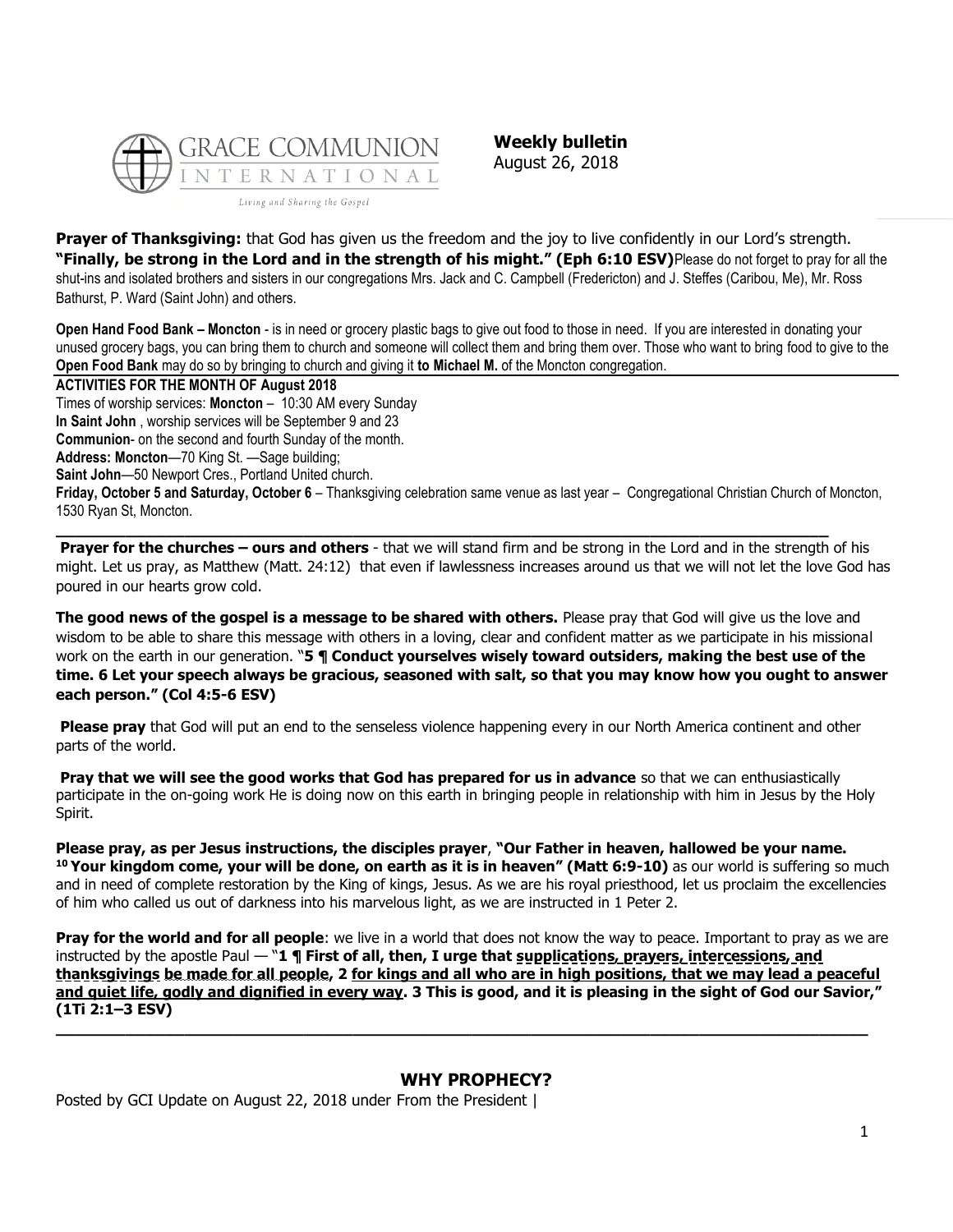## Dear Brothers and Sisters,



Joseph and Tammy Tkach

It seems there is always someone claiming to be a prophet or trying to calculate the date of Jesus' return. I recently saw a rabbi attempting to tie the predictions of Nostradamus to the Torah, and another fellow predicting that Jesus will return on Pentecost 2019. Many prophecy buffs try to fit current news events into Bible prophecy. Though both Herbert Armstrong and Karl Barth advocated "holding the newspaper in one hand while reading the Bible in the other," they had very different things in mind.

Armstrong was promoting a premillennial-dispensational, futurist approach to prophecy (one still followed by many) and Barth was urging people to stay firmly grounded in Scripture while seeking to understand the ever-changing modern world. "Take your Bible and take your newspaper and

read both," said Barth, "but interpret newspapers from your Bible." Barth had it right—he understood that staying firmly grounded in Scripture enables us to, 1) understand the core message of the Bible (including its prophetic passages) and, 2) navigate our way through life within a culture that constantly challenges Scripture. We can confidently follow Barth's advice knowing that the Bible is reliable. That God has given us reliable copies of Scripture was affirmed in the discovery (beginning in 1946) of the Dead Sea Scrolls. Old Testament fragments in those ancient scrolls agree 98% of the time with

the texts of Scripture passed down to us.<br>**REVERENDFUN.COM** COPYRIGHT BIFLE GATEWAY



I STILL HAVE MY SIGN FROM THE LAST TIME THERE WAS A WAR AND/OR OUT-OF-THE-ORDINARY OCCURRENCE (used with permission from ReverendFun.com)

#### **The purpose of Scripture**

Jesus taught that the purpose of Scripture is to reveal God—his character, purpose and nature. The Bible fulfills that purpose by pointing to Jesus who is the full and final revelation of God. A Christ-centered reading of Scripture helps us to stay true to that purpose, and helps us avoid misinterpreting prophecy.

Jesus teaches that he is the Living Center of the whole of biblical revelation and that we ought to interpret all Scripture (prophecy included) out of that center. Jesus scathingly criticized the Pharisees for failing on this point. Though they looked to Scripture for eternal life, they failed to recognize Jesus as the source of that life [\(John 5:36-47\)](https://biblia.com/bible/niv/John%205.36-47). Ironically, their pre-understanding of Holy Scripture blinded them to the fulfillment of Scripture. Jesus showed how to rightly interpret the Bible by showing how all Scripture points to him as its fulfillment [\(Luke 24:25-27;](https://biblia.com/bible/niv/Luke%2024.25-27) [44-47\)](https://biblia.com/bible/niv/Luke%2024.44-47). The

testimony of the apostles in the New Testament affirms this Christ-centered interpretive method.

As the perfect image of the invisible God [\(Col. 1:15](https://biblia.com/bible/niv/Col.%201.15)), Jesus reveals God's nature through his interaction with humanity. This is good to bear in mind when reading the Old Testament. It's especially relevant in keeping us away from things like trying to apply the story of Daniel in the lion's den to a current situation in our world, say a vote for political office. The prophecies of Daniel are not given to tell us who to vote for. Rather, the book of Daniel shares a story about a man being blessed for his faithfulness to God. In that way, Daniel points to the faithful God who is always for us.

## **But is the Bible relevant?**

Many people question the idea that a book as ancient as the Bible can be relevant today. After all, the Bible says nothing about such modern things as cloning, modern medicine, and space travel. Modern science and technology raise questions and conundrums that did not exist in Bible times. Nevertheless, the Bible is highly relevant in our day because it reminds us that our technological advances have not changed the human condition, nor have they changed God's good purpose and plans for humankind.

The Bible enables us to understand our role in God's plan, including the coming fulness of his kingdom. Scripture helps us recognize the purpose and meaning of our lives. It teaches us that, rather than ending in nothingness, our lives are headed toward a great reunion where we'll meet Jesus face-to-face. The Bible reveals to us that there is *meaning* to life—we have been created to be in union and communion with our triune God. The Bible also provides a guide to equip us for this abundant life [\(2 Tim. 3:16-17\)](https://biblia.com/bible/niv/2%20Tim.%203.16-17). It does so by continually pointing us to Jesus, the one who gives us abundant life by connecting us to the Father [\(John 5:39\)](https://biblia.com/bible/niv/John%205.39) and by sending us his Spirit.

Yes, the Bible is reliable, with a distinctive, highly-relevant purpose. Nevertheless, many people dismiss it. Back in the 1700s, French philosopher Voltaire predicted that in 100 years the Bible would pass into the mists of history. Well, he was wrong. The Guinness World Records states that the Bible is the best-selling book of all time. Over 5 billion copies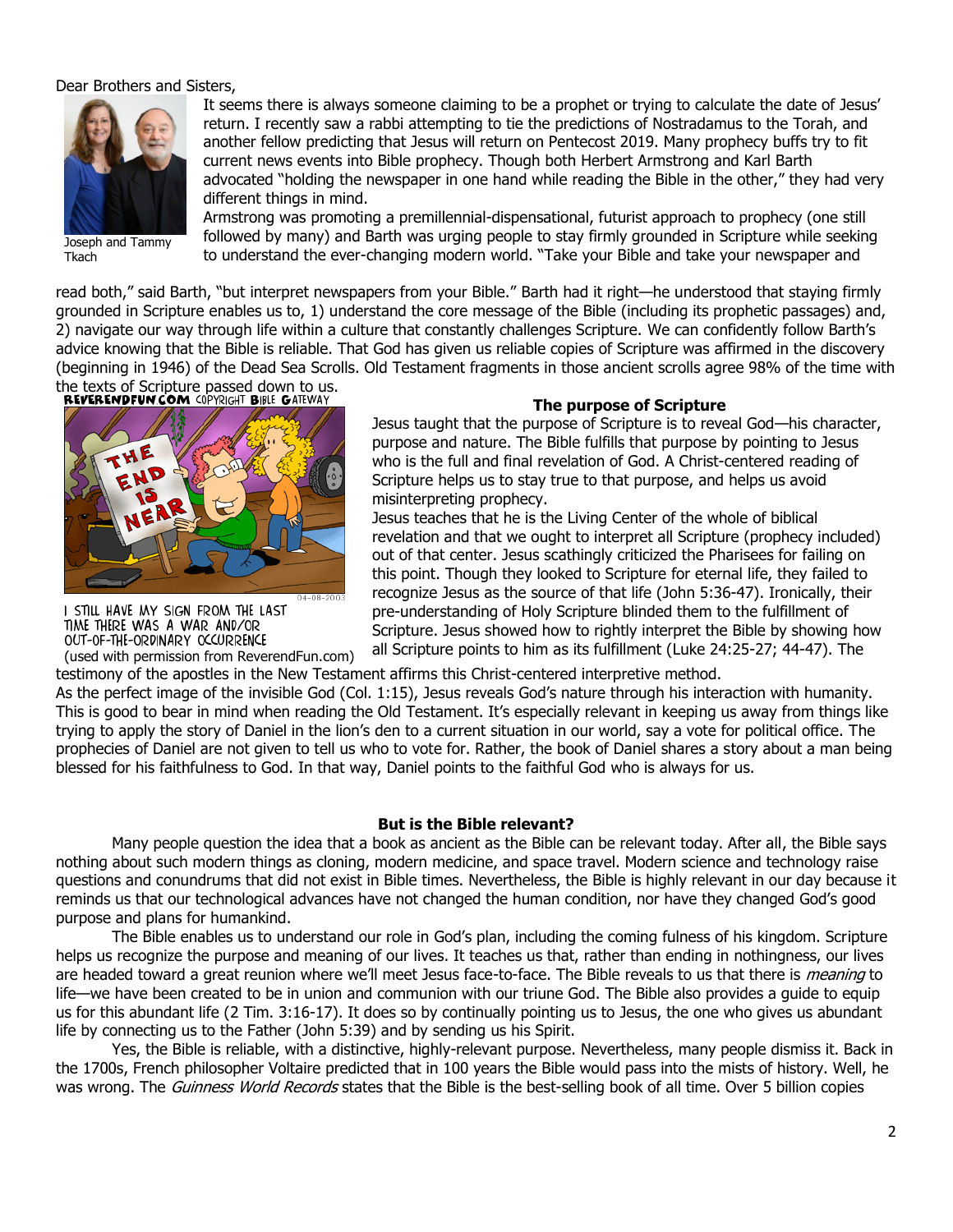have been sold and distributed to date. It's both humorous and ironic that Voltaire's home in Geneva, Switzerland, was purchased by the Geneva Bible Society and became a Bible distribution center. So much for predictions!

### **The purpose of prophecy**

Contrary to the view of some, the purpose of Bible prophecy is not to help us predict the future, but to help us know Jesus, the Lord of all history. Prophecy prepares the way for Jesus and points to him. Note what the apostle Peter wrote concerning the calling given to prophets:

Concerning this salvation [described in the previous seven verses], the prophets, who spoke of the grace that was to come to you, searched intently and with the greatest care, trying to find out the time and circumstances to which the Spirit of Christ in them was pointing when he predicted the sufferings of Christ and the glories that would follow. It was revealed to them that they were not serving themselves but you, when they spoke of the things that have now been told you by those who have preached the gospel to you by the Holy Spirit sent from heaven…. ([1 Pet. 1:10-12a\)](https://biblia.com/bible/niv/1%20Pet.%201.10-12a) Peter says that the Spirit of Christ (the Holy Spirit) is the source of prophecy, and that the purpose of prophecy is to predict the life, death and resurrection of Jesus. He implies that when you've heard the message of the gospel, you've heard all you need to know about prophecy. The apostle John made a similar point in writing this: "Worship God! For it is the Spirit of prophecy who bears testimony to Jesus" ([Rev. 19:10b\)](https://biblia.com/bible/niv/Rev.%2019.10b).

Scripture is clear: Jesus is the purpose of prophecy. Bible prophecy tells us who Jesus is, what he has done, and what he will yet do. Our focus in GCI is on Jesus (and the life he gives us in communion with God) not on geo-political alliances, trade wars or whether someone predicted something in a timely manner. It is a great comfort to know that Jesus is both the foundation and the completion of our faith. Our Lord is the same yesterday, today and forever. Loving Jesus our Savior, the focus of all prophecy, Joseph Tkach

## \_\_\_\_\_\_\_\_\_\_\_\_\_\_\_\_\_\_\_\_\_\_\_\_\_\_\_\_\_\_\_\_\_\_\_\_\_\_\_\_\_\_\_\_\_\_\_\_\_\_\_\_\_\_\_\_\_\_\_\_\_\_\_\_\_\_\_\_\_\_\_\_\_\_\_\_\_\_\_\_\_\_\_\_\_\_\_\_\_\_\_\_\_\_\_\_\_ TORRANCE ON ELECTION, FREEDOM, UNIVERSALISM AND HELL

by Ted Johnston (from http://thesurprisinggodblog.gci.org/2017/12/torrance-on-election-freedom-and.html)



TF Torrance (left) and JB Torrance (public domain via Wikimedia Commons

**The Torrance doctrine of election: all are included; all is of grace**

Key to the Torrances' Christ-centered (incarnational) Trinitarian theology is their understanding that God, in Christ, has *unconditionally elected all humanity*. According to TF, "in Christ we are all judged--and in so far as Christ died for all, then are all dead---but in Him we are all chosen by God's grace." In like manner, JB asserts that "the doctrine of election, interpreted in this Christological way, enshrines the good news that our salvation is by grace alone, and is from beginning to end the one work of the one God, Father, Son and Holy Spirit. He chose us, not

we him. The doctrine of election is another way of saying that all is of grace" (pp. 29-30).

The Torrances' doctrine of election contradicts those articulated by Jacobus Arminius (father of Arminian Theology) and John Calvin (father of Calvinist theology, which developed later into what is called Federal Theology or Covenant Theology). Calvinism and Arminianism, in their own particular ways, separate election from grace--a theological v[iewpoint that TF and JB repudia](https://3.bp.blogspot.com/-MvS_cW6LEk8/WkaNU2_BwJI/AAAAAAAAD8k/rj3mZ1S31WcdoD9C3UC4PCZN5PnQ9XC2ACLcBGAs/s1600/Arminius+and+Calvin.jpg)ted in the strongest terms.



Jacobus Arminius (left) and John Calvin from https://www.thoughtco.com/calvinismvs-arminianism-700526

#### **Contra [Calvinism](https://en.wikipedia.org/wiki/Calvinism)**

The Torrances disagree with the Calvinist (Federal Theology) doctrine of election, which is dependent on the ideas of a *limited atonement* and *irresistible grace*, which yield the conclusion that God elects only those he predestines to be saved, then extends his saving grace only to the elect who are unable to resist that grace. **Contra [Arminianism](https://en.wikipedia.org/wiki/Arminianism)**

The Torrances also disagree with the Arminian doctrine of election, which teaches *conditional election---*the idea that God (in accordance with his foreknowledge of all things) elects only those people he foresees responding in faith and repentance to his offer of salvation.

Both of these doctrines of election (which predominate within much of Protestantism in the West) tend to *separate* election and grace. The result, according to the Torrances, is the loss of any assurance of salvation, resulting in us "being turned back upon ourselves to attempt to achieve it" (p. 31). In contrast, the Torrances' view of election of the whole of humanity in Christ, as noted by Radcliff, "offers us assurance that we are all included in God's love" (p. 32).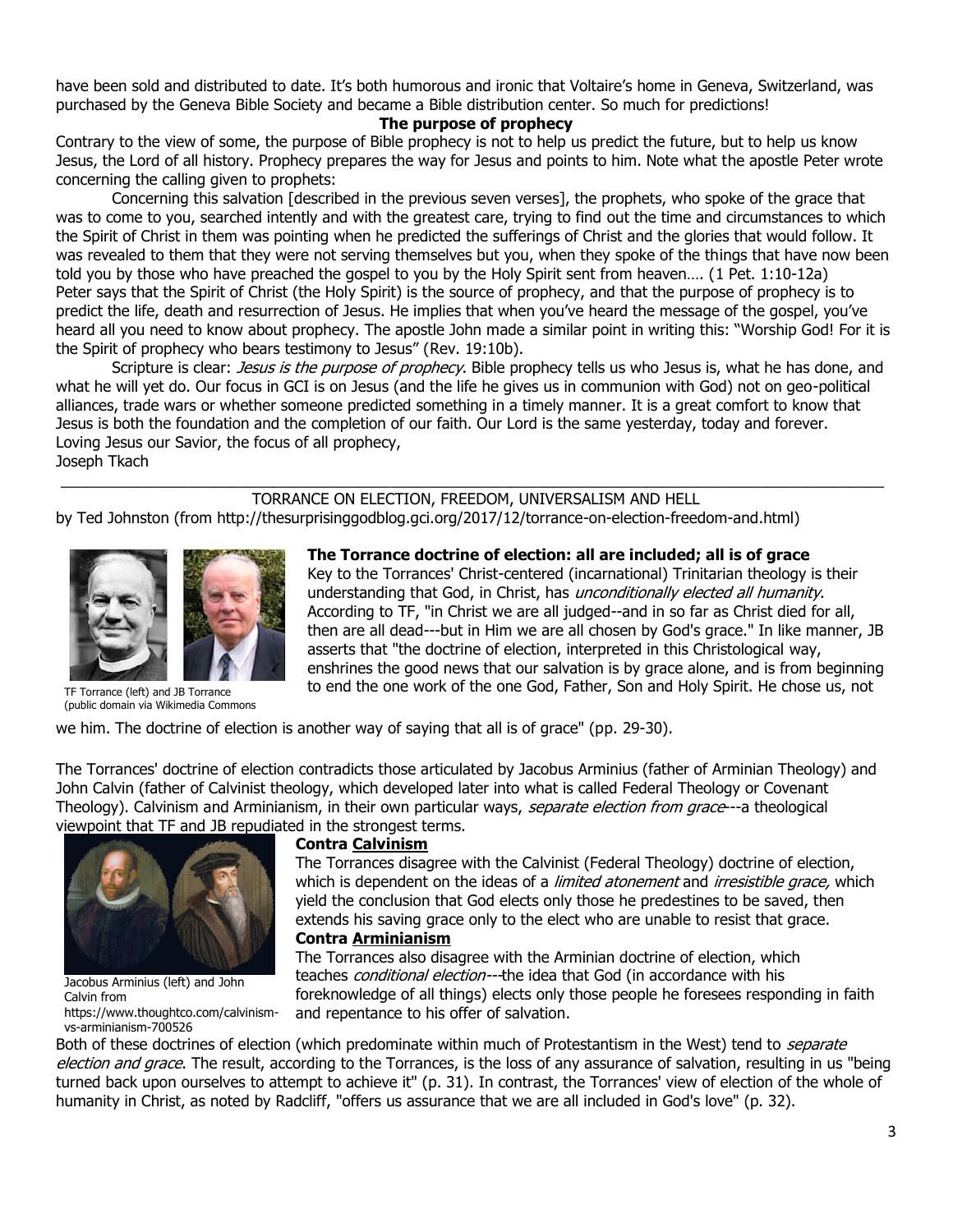God's sovereignty establishes human freedom

For the Torrances, God's election of all humanity in Christ is an accomplished fact. In and through Christ, God has reconciled to himself all people apart from any action or decision of their own. But what then of human freedom? As Radcliff notes, the Torrance's understanding of universal, unconditional election and reconciliation has been criticized for undermining human freedom.

As Radcliff notes, rather than diminishing human freedom, the Torrances' doctrine of election establishes it. It does so by defining human freedom as "contingent freedom." This freedom, rather than being independent from God, is upheld by God who grants us this freedom as a gift of grace. Contingent freedom deals with the fact that, as fallen humans, we are all slaves to sin (Romans 6) and thus incapable of making decisions that are truly free of that slavery. God solves this dilemma for us by giving us freedom that, rather than overriding our freedom, grants us, in Christ, true human freedom. This freedom, though very real, is contingent upon participating in the life that is ours in Christ.

God has given us this freedom and all aspects of his grace apart from any action or decision of our own. However, when it comes to the grace of contingent freedom, God gives us the freedom to decide either for him or against him---to receive or to reject the grace already given. Radcliff comments:

God's grace is not irresistible [as Federal Theology claims]; we remain free to reject God's grace, inconceivable as this is. But for TF, humanity can only make a free and true decision for God because of God's prior decision for us: "It is WE who believe, and we come to believe in a personal encounter with the living Word. Faith entails a genuine human decision, but at its heart there is a divine decision, which as it were, catches up and makes it what it is, begotten of the Holy Spirit." (pp. 36-37, quoting TF)

Thus, we understand that TF and JB teach that human freedom (understood as contingent freedom), rather than being undermined by God's sovereignty, is established by it.

# **Is this universalism?**

The Torrances have been accused of teaching universalism by insisting on their doctrine of universal and unconditional election and reconciliation. Are the Torrances universalists? The answer is no, as Radcliff notes:

[The criticism that the Torrances' teach universalism] misunderstands the Torrance's scheme of universal atonement. Salvation is not a mere possibility, it is an accomplished reality. As God incarnate, Christ fulfills both sides of the covenant, God's side and our human side on our behalf. This means that our human response to what Christ has already done does not contribute anything to our salvation. Salvation is not dependent upon our human response because Christ has already provided the perfect human response. Our human response can agree and live in accordance with this reality, but it does not accomplish the reality. (p. 39)

The Torrances' doctrine is misconstrued by some as universalism because those making the accusation are succumbing to the use of "human rational constructs of thought," which insist that Christ's death for our salvation must accomplish its intended effect, otherwise God would not be sovereign. Therefore, they reason, the Torrance's doctrine of universal election/atonement must mean that all will be saved. But that is not the reasoning that stands behind the Torrances' doctrine. Instead, they have reasoned in a way that seeks to be fully "faithful to the self-revelation of God in Christ" (p. 40). That revelation speaks of the reality that all humans are united to God through the incarnation of the Son of God (via the hypostatic *(relating to the persons of the Trinity*) union that has united divine and human nature in the one person of Jesus). Having been united in this way with God, people are then called, by the Spirit, to participate in that union.

This subsequent work of the Spirit, which involves human response, leaves open the *possibility* that some people will refuse to participate (see the section on human freedom above). What is universal in the Torrance's scheme is God's love, but that love, according to the Torrances, cannot be equated with universal salvation in the sense of all people *participating* in the salvation that already is secured for them in the person of the God-man, Jesus Christ.

According to Radcliff, TF rejects universalism because "it does not recognize the urgency of evangelism... [and] the reality of hell and the necessity of mission.... [Moreover] it does not take adequate account of the fundamentally irrational fact of sin" (pp. 41-42).

# **The reality of hell**